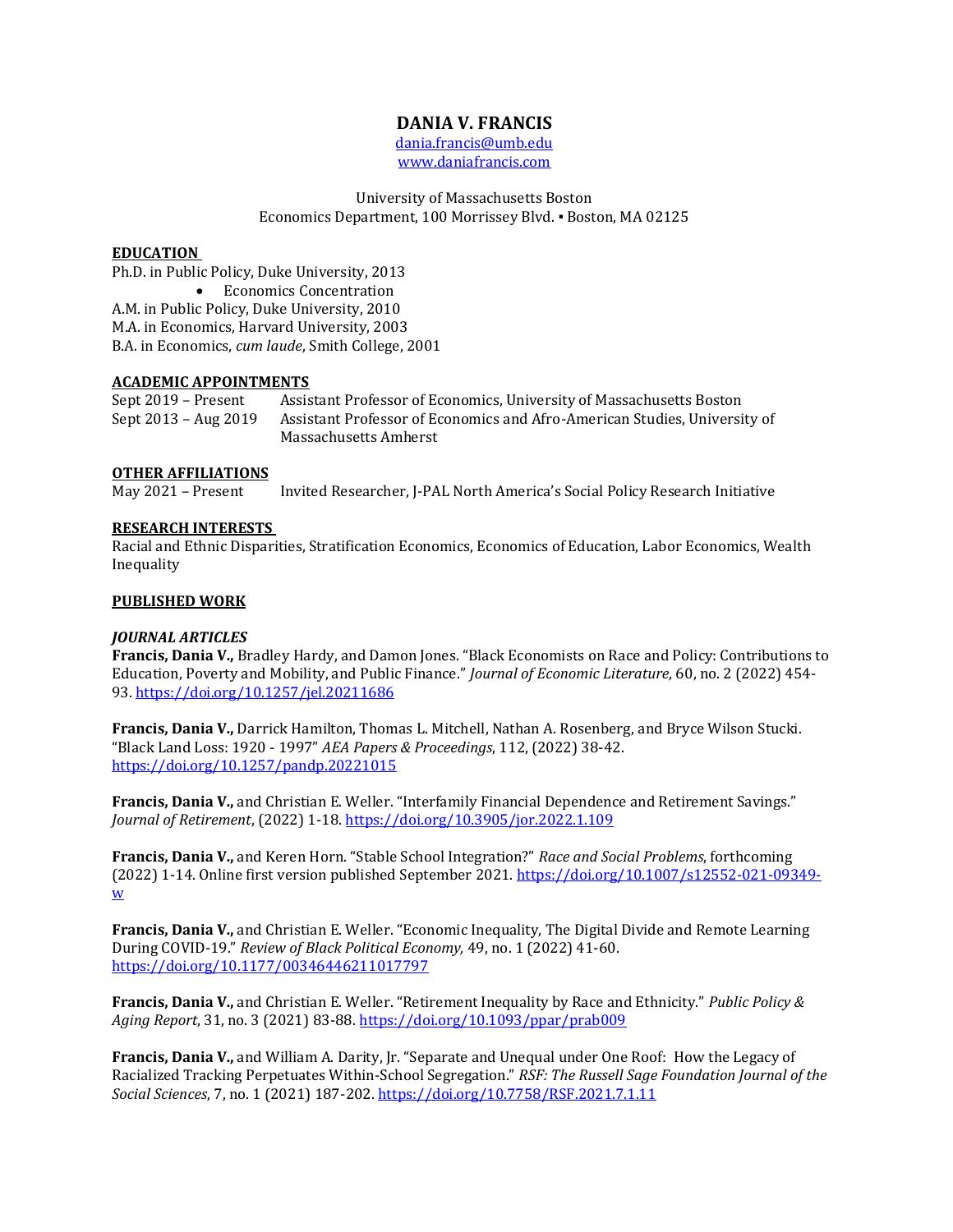**Francis, Dania V.,** and William A. Darity, Jr. "Isolation: An Alternative to the 'Acting White' Hypothesis in Explaining Black Under-Enrollment in Advanced Courses" *Journal of Economics, Race, and Policy*, 3, (2020) 117-122. <https://doi.org/10.1007/s41996-020-00051-4>

**Francis, Dania V**., Angela C. M. de Oliveira, and Carey Dimmitt. "Do School Counselors Exhibit Bias in Recommending Students for Advanced Coursework?" *The B. E. Journal of Economic Analysis and Policy*, 19, no. 4 (2019) 1-17.<https://doi.org/10.1515/bejeap-2018-0189>

Ananat, Elizabeth O., Anna Gassman-Pines, **Dania V. Francis**, and Christina Gibson-Davis.  "Linking job loss, inequality, mental health, and education." *Science*, 356, no. 6343 (2017) 1127-28. <https://doi.org/10.1126/science.aam5347>

**Francis, Dania V.**"Sugar and Spice and Everything Nice? Teacher Perceptions of Black Girls in the Classroom." *The Review of Black Political Economy,*39, no. 3 (2012) 311- 20. [https://doi.org/10.1007/s12114-011-9098-y](https://doi.org/10.1007%2Fs12114-011-9098-y)

Darity Jr., William A., Bidisha Lahiri, and **Dania V. Frank**. "Reparations for African-Americans as a Transfer Problem: A Cautionary Tale." *Review of Development Economics* 14, no. 2 (2010) 248- 61.   <https://doi.org/10.1111/j.1467-9361.2010.00550.x>

Darity Jr., William and **Dania Frank**. "The Economics of Reparations." *The American Economic Review* 92, no. 2 (P&P) (2003) 326-29.  <https://doi.org/10.1257/000282803321947281>

#### *CHAPTERS IN EDITED VOLUMES*

**Francis, Dania V.** "The Next Civil Rights Movement Requires Policy Wonks." *The Black Agenda*, edited by Opoku-Agyeman, Anna Gifty, 222-227. St. Martin's Press: New York, 2022.

**Francis, Dania V.,** and Christian E. Weller. "Race, Ethnicity, and Retirement Security in the United States." *Oxford Research Encyclopedia of Economics and Finance*, 1-24. New York, NY: Oxford University Press, 2021. <https://doi.org/10.1093/acrefore/9780190625979.013.741>

**Francis, Dania V.** "The logistics of a reparations program in the United States." In *Vision 2020: Evidence for a Stronger Economy*, 188-196. Washington D.C.: Washington Center for Equitable Growth, 2020.

**Francis, Dania V.** "Education (1700-1900)." In *African American Culture (Volume 1)*, edited by Dyson, Omari L., Judson L. Jeffries, and Kevin L. Brooks, 306-309. Cultures of the American Mosaic Series. Greenwood: Santa Barbara, CA, 2020

**Francis, Dania V.** and Carlyn Ferrari. "Education (1975 – )." In *African American Culture (Volume 1)*, edited by Dyson, Omari L., Judson L. Jeffries, and Kevin L. Brooks, 318-320. Cultures of the American Mosaic Series. Greenwood: Santa Barbara, CA, 2020

**Francis, Dania V.** "Economic Growth." In *The Encyclopedia of Race and Racism (2 ed.)*, edited by Mason, Patrick L. Mason. Detroit: Macmillan Reference USA, an imprint of Gale/Cengage Learning, 2013.

Darity Jr., William A. and **Dania Frank**. "The Political Economy of Ending Racism and the World Conference against Racism: The Economics of Reparations," in *Redress for Historical Injustices in the United States,* edited by Martin, Michael T., and Marilyn Yaquinto, 249-254. Duke University Press: Durham, NC, 2007. (Reprint)

Darity Jr., William A. and **Dania Frank**. "The Economics of Reparations," in *African Americans in the US economy,* edited by Conrad, Cecilia A., John Whitehead, Patrick L. Mason, and James Stewart, 334-338. Rowman & Littlefield Publishers, 2005. (Reprint)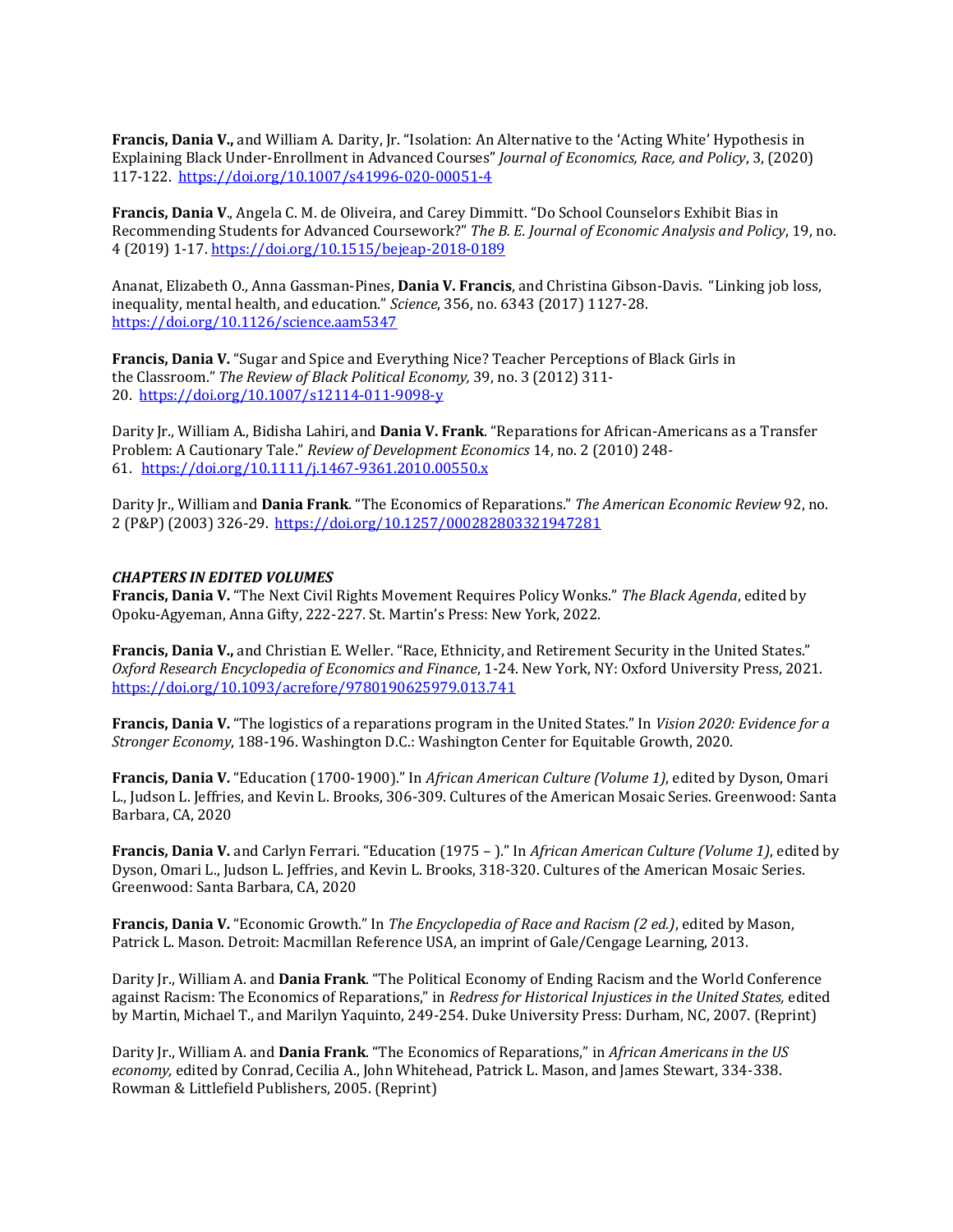#### *RESEARCH REPORTS*

**Francis, Dania** and Christian E. Weller. "The Black-White Wealth Gap Will Widen Educational Disparities During the Coronavirus Pandemic." *Center for American Progress* August 12, 2020. [https://www.americanprogress.org/issues/race/news/2020/08/12/489260/black-white-wealth-gap-will](https://www.americanprogress.org/issues/race/news/2020/08/12/489260/black-white-wealth-gap-will-widen-educational-disparities-coronavirus-pandemic/)[widen-educational-disparities-coronavirus-pandemic/](https://www.americanprogress.org/issues/race/news/2020/08/12/489260/black-white-wealth-gap-will-widen-educational-disparities-coronavirus-pandemic/)

#### *OTHER PUBLICATIONS*

**Francis, Dania V.,** Darrick Hamilton, Thomas L. Mitchell, Nathan A. Rosenberg, and Bryce Wilson Stucki. "How the Government Helped White Americans Steal Black Farmland." *The New Republic*, May 5, 2022. <https://newrepublic.com/article/166276/black-farm-land-lost-20th-century-billions>

**Francis, Dania V.** and Christian E. Weller. "Necessary Family Financial Support Perpetuates Racial Wealth Inequality Across Generations – Evidence from the Coronavirus Pandemic", in Society of Actuaries. *Aging and Retirement Issues for People of Different Races and Ethnicity—Essay Collection*. Washington, DC: Society of Actuaries (August 2021) [Second Place Award]

**Francis, Dania V.** "Strategies to Stem the Disparate Impact of COVID-19 on Faculty of Color." *CSWEP News*, 2020, no. IV (2020) 9.

**Francis, Dania V.**, and Anna Gifty Opoku-Agyeman. "Economists Silence on Racism is 100 Years in the Making." *Newsweek*, June 11, 2020[. https://www.newsweek.com/economists-silence-racism-100-years](https://www.newsweek.com/economists-silence-racism-100-years-making-opinion-1509790)[making-opinion-1509790](https://www.newsweek.com/economists-silence-racism-100-years-making-opinion-1509790) 

Cox, Robynn, and **Dania Francis**. "Improved public school teaching of racial oppression could enable U.S. society to grasp the roots and effects of racial and economic inequality." *Washington Center for Equitable Growth*, February 27, 2020. [https://equitablegrowth.org/improved-public-school-teaching-of-racial](https://equitablegrowth.org/improved-public-school-teaching-of-racial-oppression-could-enable-u-s-society-to-grasp-the-roots-and-effects-of-racial-and-economic-inequality/)[oppression-could-enable-u-s-society-to-grasp-the-roots-and-effects-of-racial-and-economic-inequality/](https://equitablegrowth.org/improved-public-school-teaching-of-racial-oppression-could-enable-u-s-society-to-grasp-the-roots-and-effects-of-racial-and-economic-inequality/) 

**Francis, Dania V.** "Are cash reparations the best way to make amends for slavery?" *CQ Researcher*, August 2019.

#### **WORKING PAPERS**

"Racial Differences in the Relationship between the Receipt of Informal Financial Support and Social Insurance" (with C. Weller, E. Karakilic, and M. Salihu) (2022) *30 pages.*

"Children Left Behind: The Effects of Statewide Job Loss on Student Achievement." (with E.O. Ananat, A. Gassman-Pines and C. Gibson-Davis). NBER Working Paper 17104, (2011) 1-42. (Published in part in *Science* (2017)).<http://www.nber.org/papers/w17104>

### **RESEARCH IN PROGRESS**

"Statistical Discrimination vs. Implicit Bias: Disentangling the Sources of Gender and Racial Bias in an Educational Setting" (with A. C. M. de Oliveira, and C. Dimmitt)

"Hurricanes, Floods and Fires: What are the Employment Impacts of Climate Change?" (with K. Horn)

"Impact of Changing Restaurant Advertising on Weight Gain and Disparities." (with S. N. Bleich, K. Horn, and B. J. K. Stephenson)

"Feedback for the Future" (with S. Whitcomb)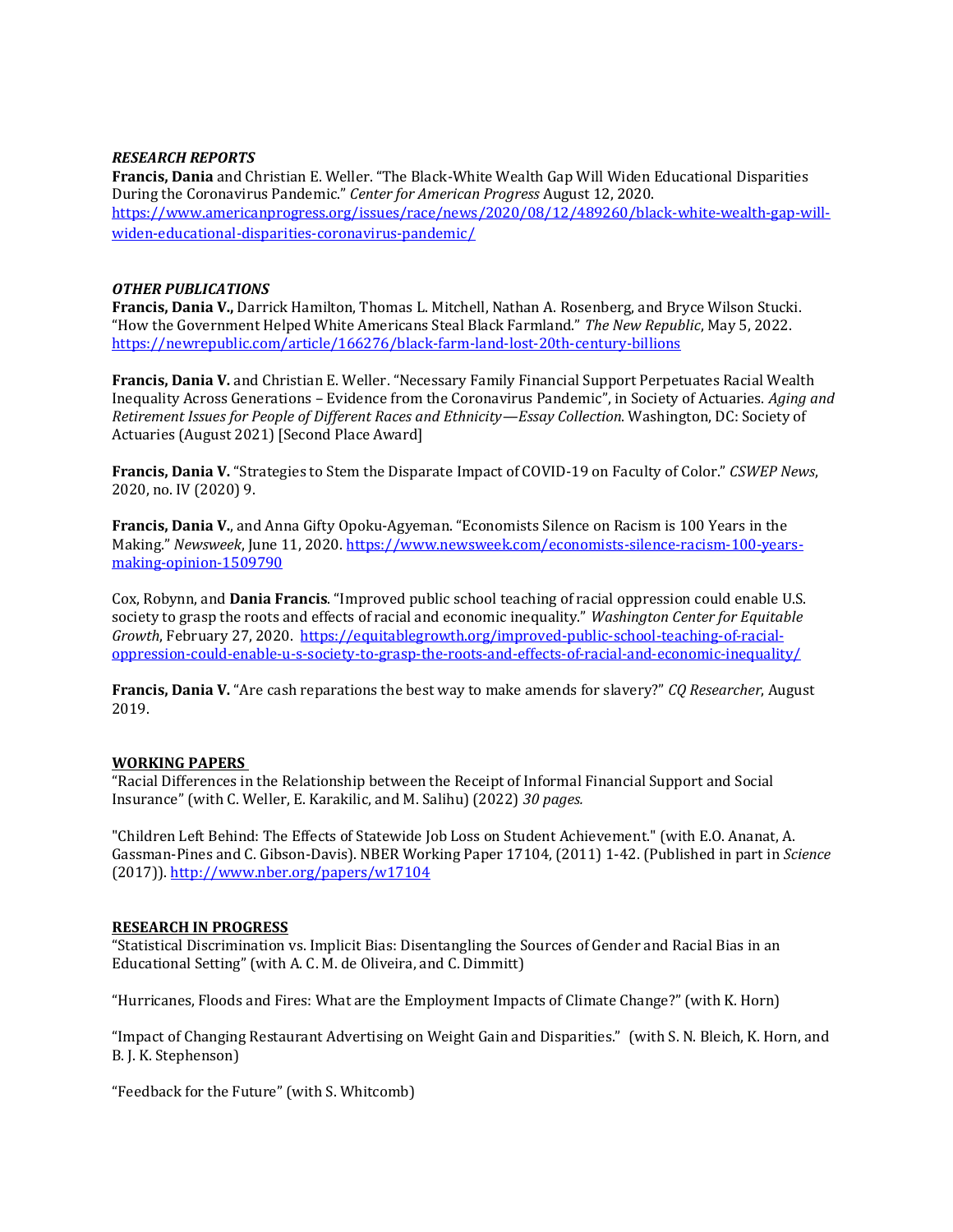#### **INVITED TALKS**

#### *2022*

**"Black Land Loss: 1920 – 1997,"** Beyond Fairness: Big Data, Racial Justice & Housing, Keynote Address, MIT, Cambridge, MA

**"Black Underrepresentation in AP Math Courses: Moving Beyond Deficit-Based Explanations,"** Economic Department Seminar Series, West Virginia University (Virtual)

**"Black Underrepresentation in AP Math Courses: Moving Beyond Deficit-Based Explanations,"** Applied Micro Seminar Series, Harvard Kennedy School, Cambridge, MA

### *2021*

**"Do School Counselors Exhibit Bias in Recommending Students for Advanced Courses?"** CEPA Seminar Series, Stanford University Center for Education Policy Analysis, Palo Alto, CA (Virtual)

**"Separate and Unequal under One Roof: How the Legacy of Racialized Tracking Perpetuates Within-School Segregation,"** Applied Micro Seminar Series, RAND Corporation, Santa Barbara, CA (Virtual)

**"Do School Counselors Exhibit Bias in Recommending Students for Advanced Coursework?"** San Jose State University Economics Department Workshop Series, San Jose State University, CA (Virtual)

**"Breaking the Chain of Oppression – Comprehensive Reparations Part 2: The Economics and Implementation of Reparations,"** Black Law Student Association, Penn Law (Virtual)

**"Do School Counselors Exhibit Bias in Recommending Students for Advanced Courses?"** Colorado State Economics Department Seminar Series, Fort Collins, CO (Virtual)

**"Do School Counselors Exhibit Bias in Recommending Students to Advanced Placement Calculus Courses?"** Spelman-Sloan Speaker Series, Spelman College (Virtual)

**"Black Economists and Education Policy,"** #BlackEconomistsMatter: Economic Justice Recommendations for the Biden Administration, American Bar Association Section of Civil Rights and Social Justice (Virtual)

**"Structural Explanations of Racial Academic Achievement Gaps,"** Rethinking Economics, Symposium on Stratification Economics (Virtual)

#### *2020*

**"Black Underrepresentation in STEM fields: Moving Beyond Deficit-Based Explanations,"** Genevieve Perry Endowed Lecture in Economics, Whitman College (Virtual)

**"Do School Counselors Exhibit Bias in Recommending Students for Advanced Coursework?"** Brown Bag Research Series, Urban Institute, (Virtual)

**"How Economics Studies Race,"** Penn-Wharton Conference on Race and Economics, Panelist, University of Pennsylvania (Virtual)

**"Do School Counselors Exhibit Bias in Recommending Students for Advanced Courses?"** Economics Department Seminar Series, American University, (Virtual)

**"Do School Counselors Exhibit Bias in Recommending Students for Advanced Courses?"** Research Seminar Series, FHI 360 (Virtual)

**"Statistical Discrimination v. Implicit Bias: Disentangling the Sources of Gender and Racial Bias in an Educational Setting,"** Economics of Racism Seminar Speaker, Ohio State University, (Virtual)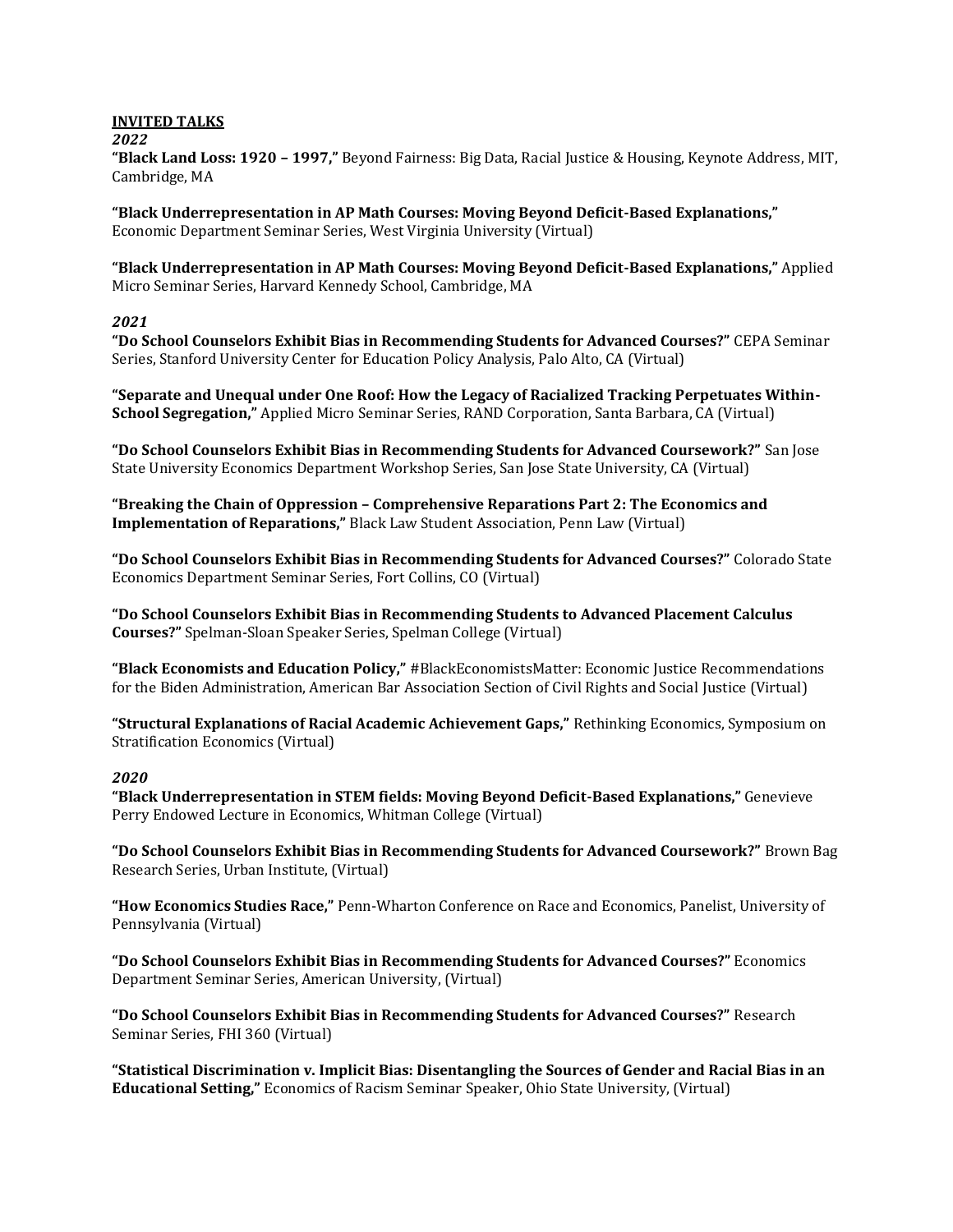## *2019*

**"Why Don't More Black Students Take AP Classes? Experimental and Quasi-Experimental Evidence,"** Lynch School Speaker Series, Boston College, Chestnut Hill, MA

**"Why Don't More Black Students Take AP Classes? Experimental and Quasi-Experimental Evidence,"** University of New Hampshire Economics Department Seminar Series, Durham, NH

**"Reparations for African Americans: Economic and Logistical Considerations,"** Land Loss, Wealth, and Reparations, Harvard Law School Food Law and Policy Clinic, Harvard University, Cambridge, MA

**"Separate and Unequal under One Roof: How the Legacy of Racialized Tracking Perpetuates Within-School Segregation,"** The Legacy of "Separate but Equal:" Policy Implications for the 21st Century - The 125th Anniversary of Plessy v. Ferguson, Russell Sage Foundation, New York, NY

**"The Economics of Reparations,"** Land Loss, Wealth Inequality & Reparations, The Kirwan Institute, The Ohio State University, Columbus, OH

# *2018*

**"Do School Counselors Exhibit Bias in Recommending Students for Advanced Coursework?"** Economics Department Seminar, Smith College, Northampton, MA

**"Why Don't More Black Students Take AP Classes? Experimental and Quasi-Experimental Evidence,"** Economics Department Seminar, Williams College, Williamstown, MA

**"Why Don't More Black Students Take AP Classes? Experimental and Quasi-Experimental Evidence,"** AEA Summer Program Speaker Series, Michigan State University, East Lansing, MI

**"Why Don't More Black Students Take AP Classes? Experimental and Quasi-Experimental Evidence,"** Oscar E. Kiessling Seminar Series, Brookings Institute, Washington, DC

# *2017*

**"Do School Counselors Exhibit Bias in Recommending Students for Advanced Coursework?"** Economics & Education Seminar, Teachers College, Columbia University, New York, NY

**"Do School Counselors Exhibit Bias in Recommending Students for Advanced Coursework?"** University of Connecticut Center for Education Policy Analysis Spring Speaker Series, Storrs, CT

### *2016*

**"Why Don't More Black Students Take AP Courses? Examining Racialized Tracking, Social Isolation, and the Acting White Hypothesis,"** UMass Boston Economics Spring Seminar Series, Boston, MA

**"Why Don't More Black Students Take AP Courses? Examining Racialized Tracking, Social Isolation, and the Acting White Hypothesis,"** James Weldon Johnson Colloquium Series, Emory University, Atlanta

### *2015*

**"Why Don't More Black Students Take AP Courses? Examining Racialized Tracking, Social Isolation, and the Acting White Hypothesis,"** Center for Public Policy & Administration Colloquium, Amherst, MA

### *2014*

**"Why Don't More Black Students Take AP Courses? Examining Racialized Tracking, Social Isolation, and the Acting White Hypothesis,"** Five College Crossroads in the Study of The Americas Colloquium, Amherst, MA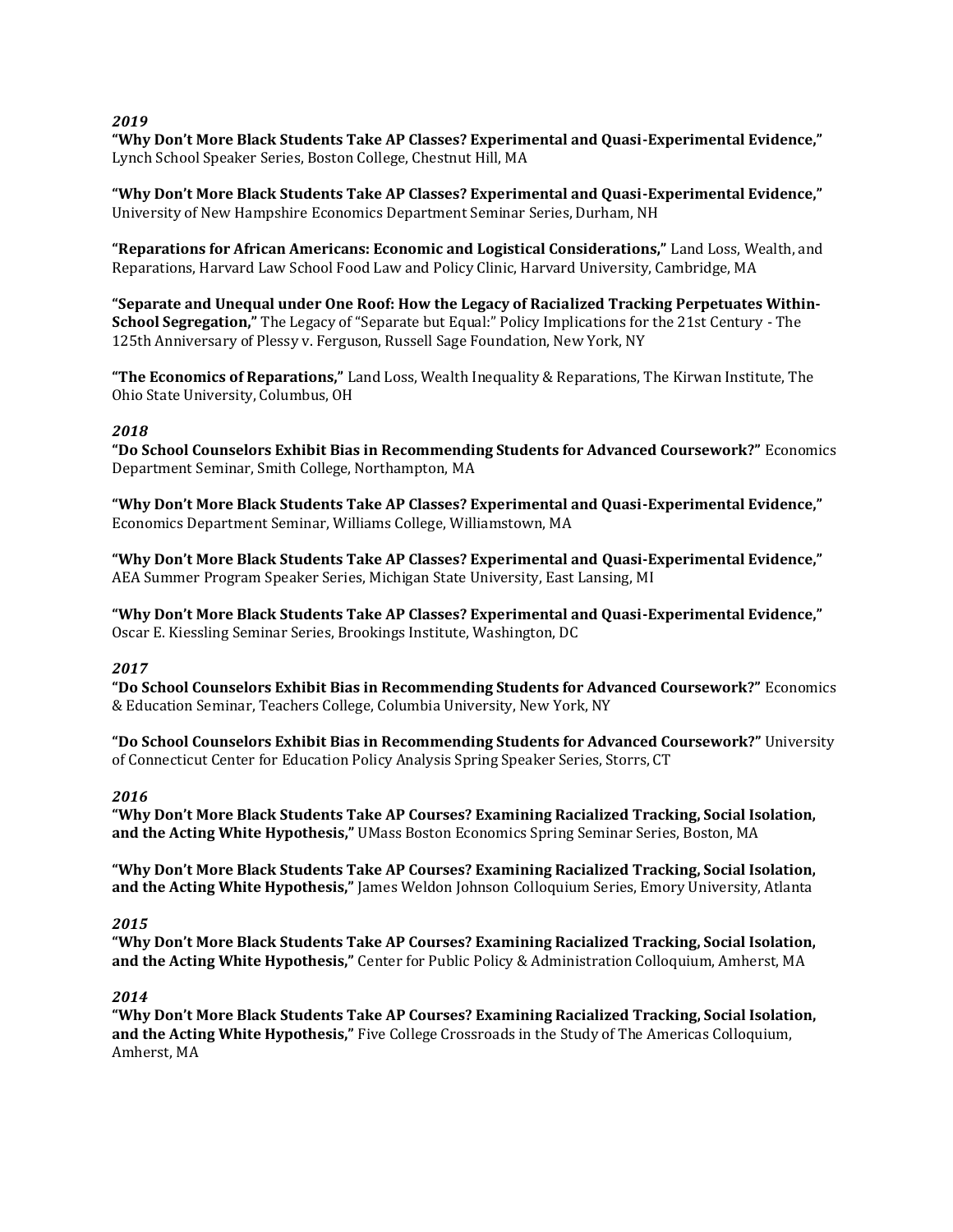**"Social Isolation: Within-School Segregation and Minority Student Participation in Advanced Placement Courses,"** University of Connecticut Department of Public Policy's Speaker Series, West Hartford, CT

**"Inequality in American Economic Life,"** First Annual Andrew Brimmer Forum, Tuskegee University, Tuskegee, AL

**"Race, Wealth, and Inequality,"** Carter G. Woodson Lecture Series, Central Connecticut State University, Hartford, CT

### **CONFERENCE PRESENTATIONS**

*2022*

**"Racial Differences in the Relationship between the Receipt of Informal Financial Support and Social Insurance,"** Analytical Political Economy Workshop, Wesleyan University, Middletown, CT

**"Black Land Loss: 1920-1970,"** Allied Social Science Association Meetings, Boston, MA (Virtual)

### *2021*

**"Black Economists on Race and Policy,"** Southern Economic Association Meetings, Houston, TX (Virtual)

**"Moving Beyond Deficit-Based Explanations for Racial Disparities in Education,"** Southern Economic Association Meetings, Houston, TX (Virtual)

**"Beyond a Variable: Addressing Racial Inequality in Access and Opportunity,"** RILE Conference, Panelist, Stanford University (Virtual)

**"Black Economists on Race and Policy,"** DITE Annual Conference, Diversity Initiative for Tenure in Economics, Washington D.C.

### *2020*

**"Do School Counselors Exhibit Bias in Recommending Students for Advanced Coursework?"** AERA Annual Conference, San Francisco, CA (paper accepted, cancelled due to COVID-19)

**"Do School Counselors Exhibit Bias in Recommending Students for Advanced Courses?"** Eastern Economic Association Meetings, Boston, MA

**"Statistical Discrimination v. Implicit Bias: Disentangling the Sources of Gender and Racial Bias in an Educational Setting,"** Allied Social Science Association Meetings, San Diego, CA

**"Localized Job Losses and Academic Achievement Gaps,"** Allied Social Science Association Meetings, San Diego, CA

**"Estimating the present value of black agricultural land loss in the U.S., 1910-1977,"** Allied Social Science Association Meetings, San Diego, CA

### *2019*

**"Statistical Discrimination v. Implicit Bias: Disentangling the Sources of Gender and Racial Bias in an Educational Setting,"** Southern Economic Association Meetings, Ft. Lauderdale, FL

**"Statistical Discrimination v. Implicit Bias: Disentangling the Sources of Gender and Racial Bias in an Educational Setting,"** National Academy of Education/Spencer Foundation Meetings, Washington DC

*2018*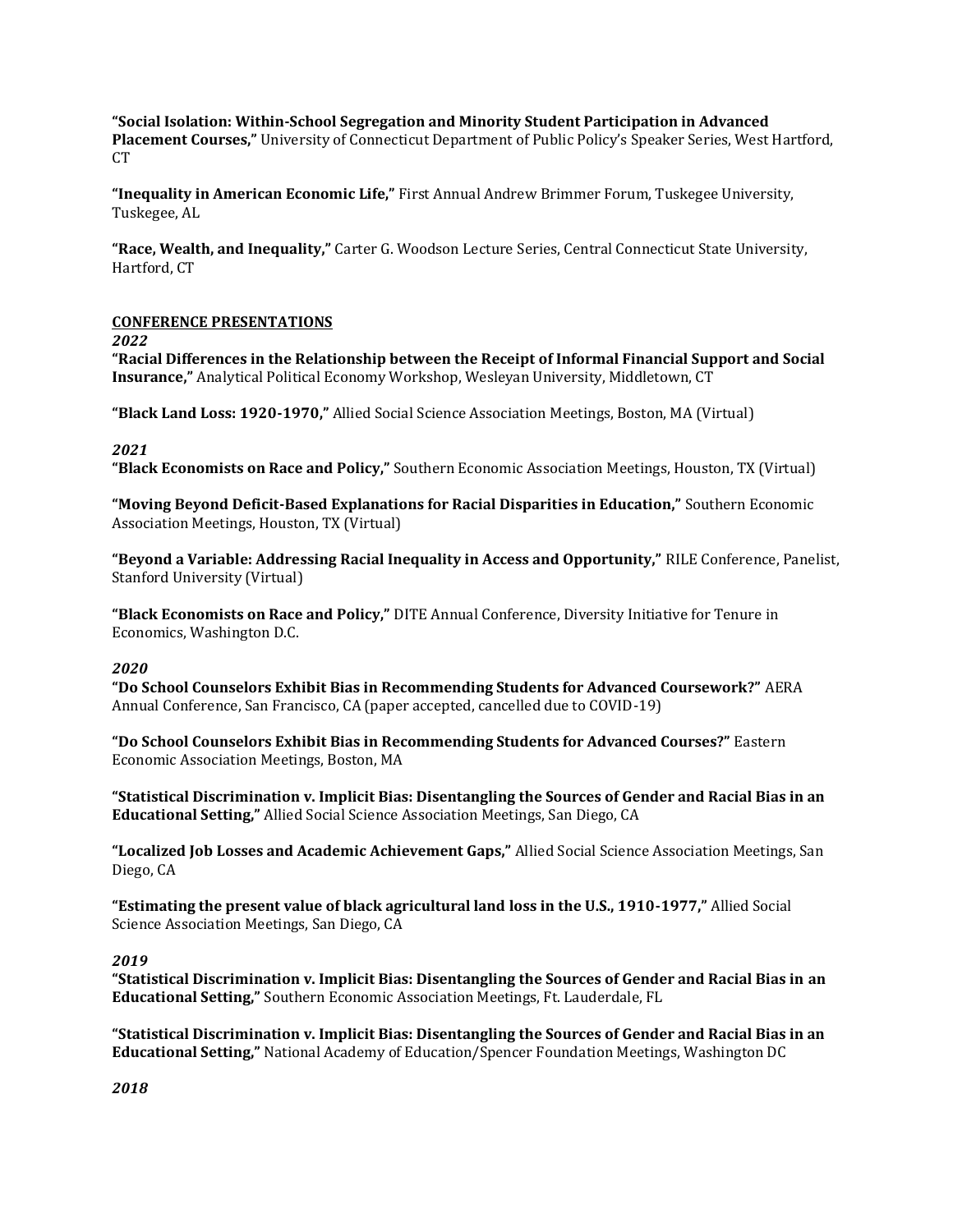**"The Effects of Localized Mass Layoffs on Racial Academic Achievement Gaps,"** APPAM Fall Research Conference, Washington, DC

**"Do School Counselors Exhibit Bias in Recommending Students for Advanced Coursework?"** Pathways to Gender Equity Conference, American University, Washington, DC

**"Cotton Kings, Robber Barons, and Tech Giants: How Capitalists have attempted to Effect Control over Black Education in the U.S. for Nearly 200 Years,"** International Conference on Caste and Race, UMass Amherst, Amherst, MA

## *2016*

**"Race and Gender Bias in School Counselor Recommendations,"** APPAM Fall Research Conference, Washington, DC

# *2015*

**"Why Don't More Black Students Take AP Math Courses? the Effects of Social Isolation and within-School Segregation,"** APPAM Fall Research Conference, Miami, FL

**"Why Don't More Black Students Take AP Math Courses? the Effects of Social Isolation and within-School Segregation,"** Diversity Initiative for Tenure in Economics Conference, Durham, NC

# *2014*

**"Bias or Behavior? Using Differences Between Teacher Reports and Administrative Records to Identify Bias in Teacher Perceptions of Student Behavior,"** ASSA Conference, Philadelphia, PA (paper accepted)

# *2013*

**"Children Left Behind: The Effects of Statewide Job Loss on Student Achievement,"** Association for Education Finance and Policy Conference, New Orleans, LA

# *2012*

**"The Distribution of High Quality Teachers: An Evaluation of California's Teacher Quality Equity Law,"** Association for Education Finance and Policy Conference, Boston, MA

### *2011*

**"National Evidence on the Effects of State-Level Job Losses on Child Academic Achievement,"** APPAM Fall Research Conference, Washington, DC

**"Sugar and Spice and Everything Nice? Teacher Perceptions of Black Girls in the Classroom**," The Invisible Woman Conference, Bennett College

### *2010*

**"The Effects of Racialized Tracking in North Carolina Schools,"** Beyond Test Scores: Schooling and Life-Course Outcomes in Early Adulthood, Duke University

### **FELLOWSHIPS AND AWARDS**

| Fellowships   |                                                                                        |
|---------------|----------------------------------------------------------------------------------------|
| $2018 - 2019$ | NAEd/Spencer Postdoctoral Fellow                                                       |
|               | Lilly Fellow for Teaching Excellence, Institute for Teaching Excellence and Faculty    |
|               | Development, UMass Amherst                                                             |
| 2014 – 2015   | DITE Fellow, Diversity Initiative for Tenure in Economics, National Science Foundation |
| 2014 – 2015   | CISA Fellow, Five College Program for Crossroads in the Study of the Americas          |
| $2008 - 2012$ | Dean's Graduate Fellowship (Formerly Duke Endowment Fellowship), Duke University       |
| $2001 - 2003$ | Graduate Prize Fellowship, Harvard University                                          |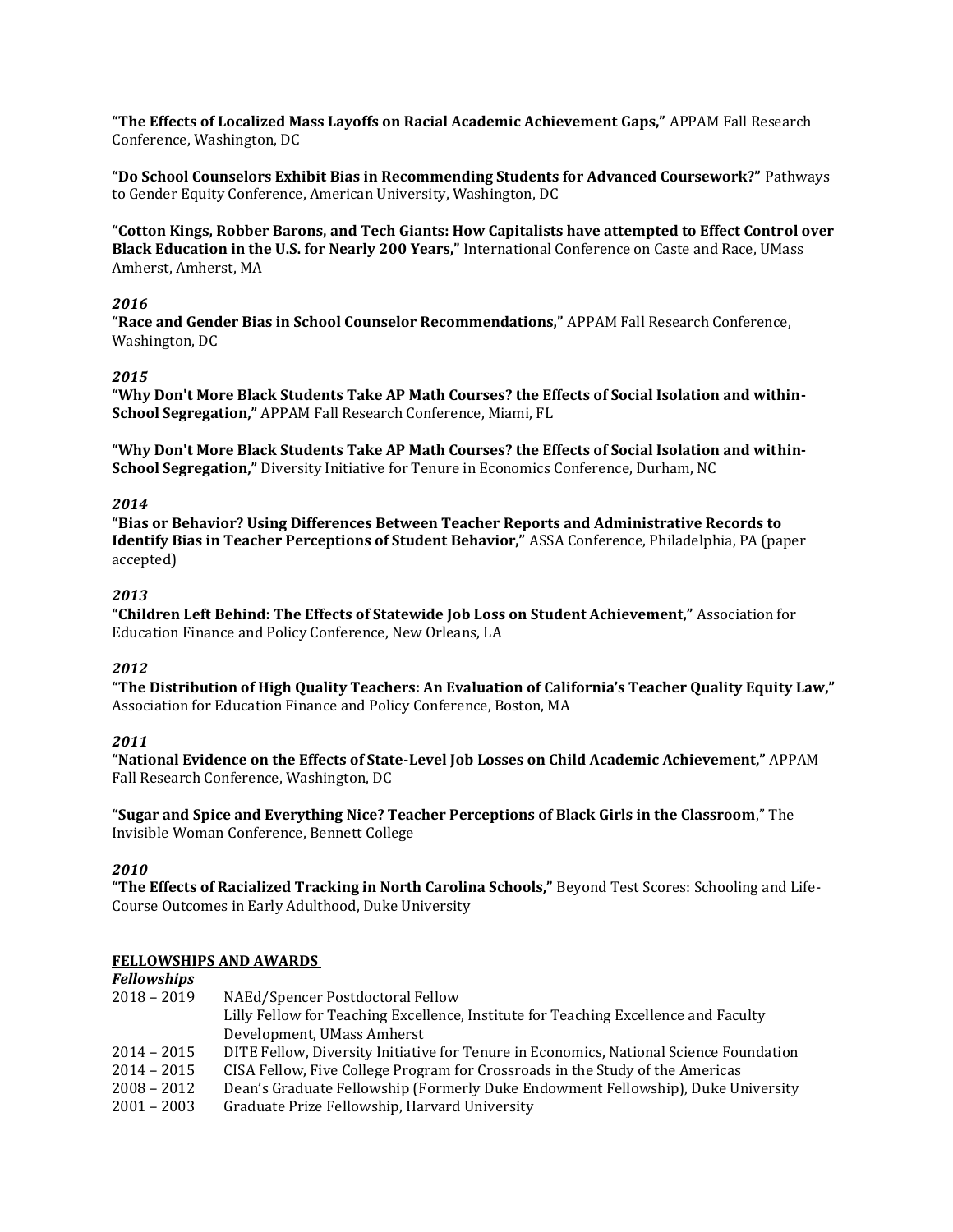# *Awards*

| $2021 - 2023$ | Research Grant, \$150,000, Co-PI, NIH, University of Massachusetts Boston & Dana-                                                                                                            |
|---------------|----------------------------------------------------------------------------------------------------------------------------------------------------------------------------------------------|
|               | Farber/Harvard Cancer Center Comprehensive Partnership to Advance Cancer Health<br>Equity, with Keren Horn (UMass Boston), Brianna Joy K. Stephenson (Harvard), and Sara<br>Bleich (Harvard) |
| 2021          | Second Prize Essay Award, \$3,000, Society of Actuaries, shared with Christian E. Weller                                                                                                     |
|               | Climate Justice Seed Grant, \$7,500, Co-PI, UMass Boston Sustainable Solutions Lab                                                                                                           |
|               | Dean's Research Grant, \$1,500, Co-PI, UMass Boston College of Liberal Arts                                                                                                                  |
| $2018 - 2019$ | Research Grant, \$6,718, PI, UMass Amherst Institute of Diversity Sciences                                                                                                                   |
| 2016          | Research Grant, \$7,000, PI, UMass Amherst College of Social and Behavioral Sciences                                                                                                         |
| $2014 - 2015$ | ISSR Scholars Program, Course Release, UMass Amherst                                                                                                                                         |
| 2013          | Center for Teaching and Faculty Development Flex Grant, \$300, UMass Amherst                                                                                                                 |
| $2012 - 2013$ | Spencer Foundation Research Grant \$25,000, PI: Robert Paul Wolff                                                                                                                            |
| $2011 - 2013$ | W.T. Grant Scholars Mentoring Grant \$60,000, PI: Elizabeth O. Ananat                                                                                                                        |
|               | Fully supported my final two years of graduate study                                                                                                                                         |
| 2013          | Ph.D. Small Grant, \$500, Sanford School of Public Policy, Duke University                                                                                                                   |
| 2011          | Fourth Annual Lindau Meetings of Economic Sciences Travel Award, \$600, Council for the                                                                                                      |
|               | Lindau Nobel Laureate Meetings                                                                                                                                                               |
| 2011          | ECLS-K Training Seminar, Travel Award, National Center for Education Statistics                                                                                                              |
| 2011          | Ph.D. Small Grant, \$500, Sanford School of Public Policy, Duke University                                                                                                                   |
| 2011          | Rethinking Regulation Grant, \$1500, Kenan Institute for Ethics, Duke University                                                                                                             |
| 2011          | Economic Modeling in Education Research Workshop, Travel Award, University of Chicago                                                                                                        |

# **TEACHING**

# *UMass Boston*

Economics of Education (ECON 385), undergraduate seminar: Fall 2019, 2020, 2021 Introduction to Microeconomics (ECON 101), undergraduate lecture: Fall 2020, Spring 2021, Fall 2021 Political Economy of Black America (ECON 343), undergraduate seminar: Spring 2020, 2021, 2022 Political Economy of Race, Class, and Gender (PUBPOL 602), graduate seminar: Spring 2022

### *UMass Amherst*

Contemporary Issues in the Education of Blacks in the U.S. (AFROAM 297), undergraduate seminar: Fall 2014 Economics Dissertation Workshop (ECON 797S), graduate seminar: Spring 2017 Economics of Education (ECON 797EE), graduate seminar: Fall 2017 Economics of Education (ECON 397T), undergraduate seminar: Fall 2013, 2014, 2015, 2016 Foundations of the Education of Blacks in the U.S. (AFROAM 264), undergraduate seminar: Spring 2014, Fall 2015, 2016, 2017 Introduction to Microeconomics (ECON 103), undergraduate lecture: Spring 2017

# **SERVICE**

### *PROFESSIONAL SERVICE*

|       | 2022 - Present: Co-Editor, RSF: The Russell Sage Foundation Journal of the Social Sciences, Special Issue on |
|-------|--------------------------------------------------------------------------------------------------------------|
|       | "Black Reparations: Insights from the Social Sciences"                                                       |
|       | 2021 - Present: Editorial Board Member, Contemporary Economic Policy                                         |
|       | 2020 - Present: Associate Editor, Review of Social Economy                                                   |
|       | 2017 - Present: Board Member, National Economics Association                                                 |
|       | Chair, Social Media and Website Committee (2017 - present)                                                   |
| 2022: | <b>Participant, Women's Racial and Economic Justice Roundtable, Washington Center for</b>                    |
|       | Equitable Growth (Virtual)                                                                                   |
| 2021: | <b>Moderator</b> , "Fireside Chat with CSWEP: Demystifying the publication process at Science                |
|       | with Tage Rai." AEA Committee for the Status of Women in the Economics Profession                            |
|       | (Virtual)                                                                                                    |
|       | <b>Mentor, Boston University Women in Economics Mentoring Group</b>                                          |
|       |                                                                                                              |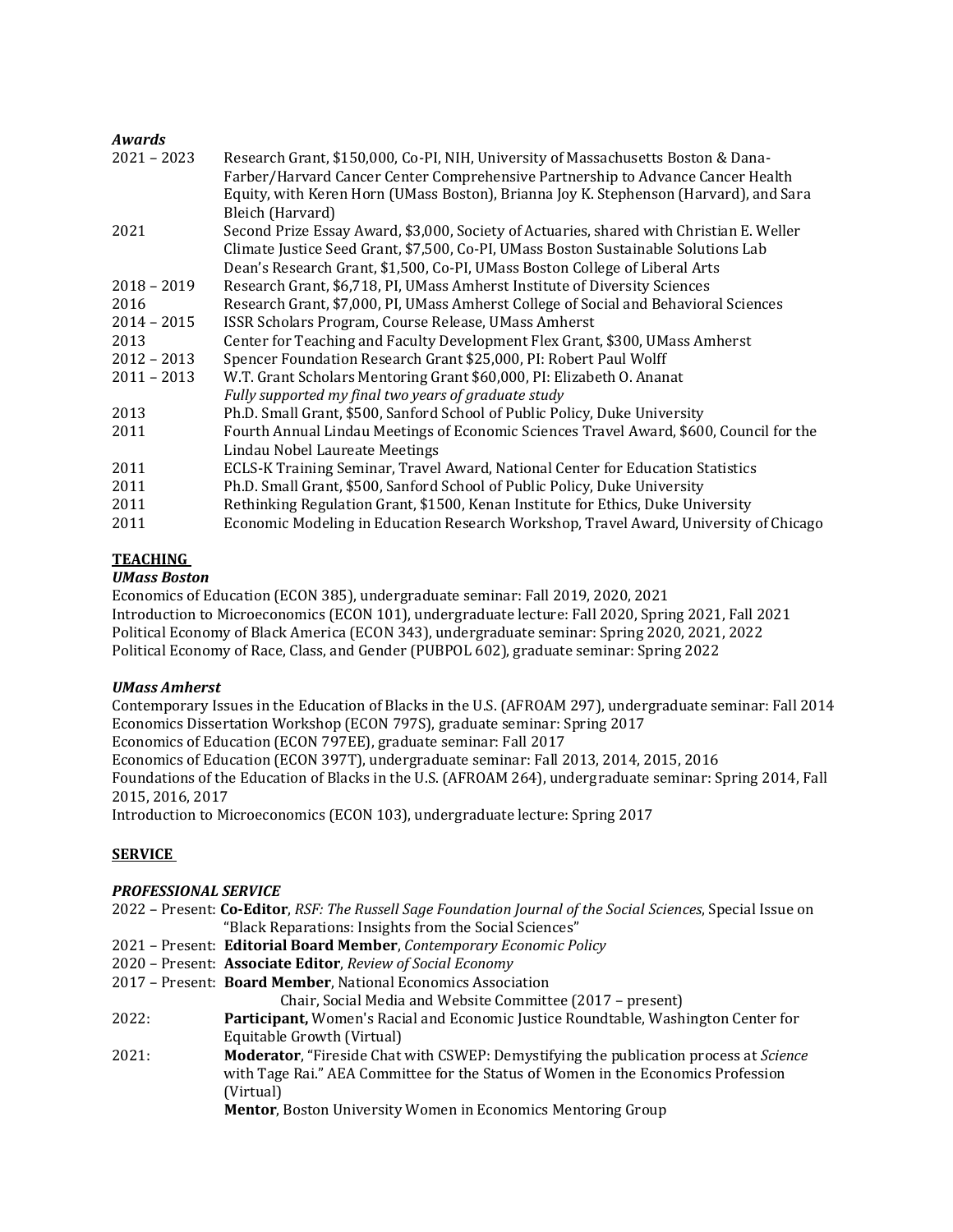| 2020: | <b>Grant Reviewer, Russell Sage Foundation</b>                                        |
|-------|---------------------------------------------------------------------------------------|
|       | Panelist, "How Should Universities Respond to the Disparate Impacts of Covid-19 on    |
|       | Faculty?" AEA Committee for the Status of Women in the Economics Profession (Virtual) |
|       | <b>Mentor, Boston University Women in Economics Mentoring Group</b>                   |
| 2019: | <b>Reviewer, National Science Foundation Review Panel</b>                             |
|       | Participant, "Emerging Initiative on Innovative Research Methods," Spencer Foundation |
|       | <b>Reviewer, Lyle Spencer Research Award Reviewer, Spencer Foundation</b>             |
| 2018: | <b>Reviewer, National Science Foundation Review Panel</b>                             |

# *REFEREE SERVICE*

*Agricultural and Resource Economics Review, The Berkeley Electronic Journal of Economic Analysis and Policy, Cambridge Journal of Economics, Du Bois Review, Economics of Education Review, Educational Researcher, Education Finance and Policy, Education Sciences, Feminist Economics, Journal of Economics, Race and Policy, Journal of Human Capital, Journal of Policy Analysis and Management, Race and Social Problems, The Review of Black Political Economy, Social Forces*

# *PUBLIC SERVICE*

| 2022: | Panel Participant, "Building Black Wealth," Boston Globe and UBS, June 13, 2022                                                                                         |
|-------|-------------------------------------------------------------------------------------------------------------------------------------------------------------------------|
|       | Article Interview, William Watts, MarketWatch, June 7, 2022                                                                                                             |
|       | Article Interview, Dana Cronin, "Black farmers have lost \$326 billion worth of farmland,<br>study says," NPR Harvest Public Media, May 19, 2022                        |
|       | TV Interview, Chloe Norquist, Scripps Media, May 13, 2022                                                                                                               |
|       | Article Interview, Shirley Leung, "How Harvard could spend that \$100 million to unwind its                                                                             |
|       | legacies of slavery," Boston Globe, May 4, 2022                                                                                                                         |
|       | Article Interview, Leah Douglas, Reuters, "U.S. Black farmers lost \$326 bln worth of land in                                                                           |
|       | 20th century -study," May 2, 2022                                                                                                                                       |
|       | Article Interview, Eleanor Song and Mike Dorning, U.S. Black Farmers Lost Billions in Land                                                                              |
|       | Value, Study Shows," Bloomberg News, May 2, 2022                                                                                                                        |
|       | Podcast Guest, Lishune Mahone, Reparations for African Americans                                                                                                        |
|       | Article Interview, Jamie Smith Hopkins, The Center for Public Integrity, March 22, 2022                                                                                 |
|       | Panelist, "Financial Freedom in the BLAAC Community: Past, Present, and Future." American                                                                               |
|       | Institutes for Research, AIR BLAAC Diaspora Network, February 25, 2022 (Virtual)                                                                                        |
|       | Article/Radio Interview, Mark Herz, GBH, February 9, 2022                                                                                                               |
| 2021: | Article Interview, Katie Johnston, Boston Globe, October 29, 2021                                                                                                       |
|       | Public Testimony, Boston City Council hearing on Reparations, October 26, 2021                                                                                          |
|       | Podcast Guest, "The Black Farmer Movement Battling History to Return to the Land," The                                                                                  |
|       | Mother Jones Podcast, April 2021                                                                                                                                        |
|       | Article Interview, Seth Bodine, "After Decades of Discrimination Lawmakers Propose Justice                                                                              |
|       | for Black Farmers." Harvest Public Media, February 12, 2021                                                                                                             |
|       | Article Interview, Jon Gorey, "How is it that the average Boston-area house 'made' more than<br>a minimum wage worker last year?" The Boston Globe, February 3, 2021    |
| 2020: | Article Interview, Katie Johnston, "The lawyers she cleans for are still working from home,<br>which means she's still out of a job." The Boston Globe, October 9, 2020 |
|       | Podcast Guest, "Episode 7: Improving Education for Everyone," Reimagine with Eric Schmidt,<br>October 2020                                                              |
|       | Closing the Racial Wealth Gap Panelist, Business Insider, September 2020 (Virtual)                                                                                      |
|       | Article Interview, Shirley Leung and Larry Edelman, "Coronavirus made the wealth gap                                                                                    |
|       | worse. How long can a divided economy stand?" The Boston Globe, September 5, 2020                                                                                       |
|       | Radio Guest, multiple appearances, The Critical Hour, Radio Sputnik, Fall 2020                                                                                          |
|       | Podcast Guest, "Saving Money is Really Hard to Do," Million Bazillion, Marketplace, Season 1:                                                                           |
|       | Episode 5, August 2020                                                                                                                                                  |
|       | Article Profile, Alison Buckholtz, "For Black Women Economists, A Rallying Cry." IFC Insights,                                                                          |
|       | <b>July 2020</b>                                                                                                                                                        |
|       | TV Guest, Squawk Box Europe, CNBC International, July 2020                                                                                                              |
|       | TV Guest, "Black Lives Matter: Is Black Business the Answer?" TRT World, June 2020                                                                                      |